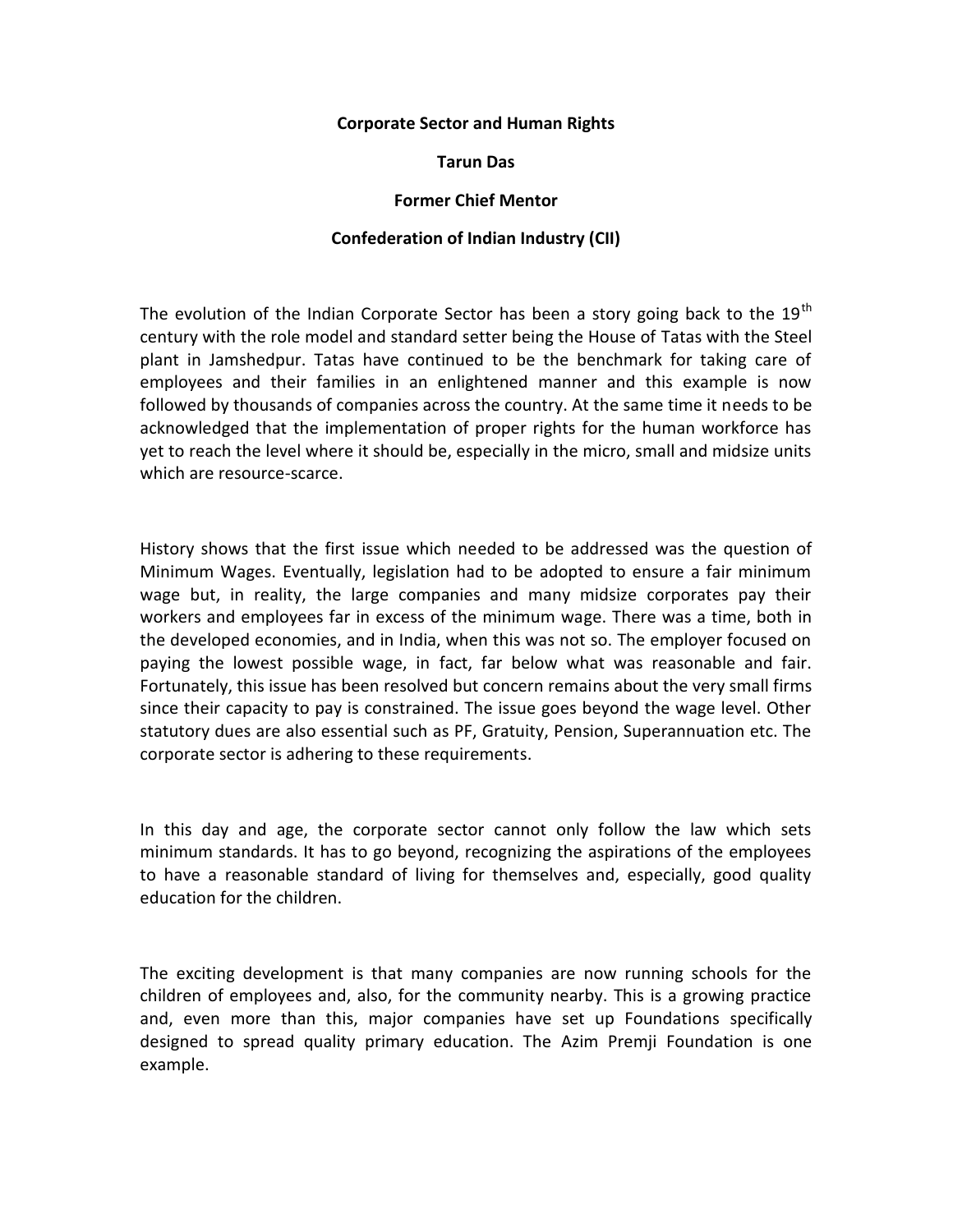The other critical issue relates to provision of healthcare for the employees and their families. And, in today's world of new viruses and pandemics, this is a very important responsibility for corporates to fulfill.

The Government's Primary Health centres are, by and large, very inadequate in terms of infrastructure, medical professionals and drugs. Hence, reliance on these is not advised.

Fortunately, once again, corporates have set up hospitals, employed doctors, nurses, paramedics and broken new ground in providing quality healthcare not only to employees and their families but also to neighbouring communities. The Tata Main Hospital in Jamshedpur is a pioneering example of quality healthcare but the Bajaj Auto facility in Pune, the Godrej & Boyce Hospital in Vikhroli are a couple of other excellent models.

In fact, corporates in India have done something unprecedented in the world. As HIV/AIDS impact was spreading, select Indian corporates such as the Avantha Group, Bajaj, Godrej, ACC, Reliance Industries, etc. set up ART Centres which are for Care and Treatment in partnership with the Ministry of Health and Family Welfare, Government of India and the Global Fund for TB, Malaria and HIV/AIDS. This is a pioneering activity organized by the Confederation of Indian Industry (CII) which undertook this responsibility a few years ago.

Issues of Education and Health may not be seen as traditional "Human Rights" matters but, in India, with hundreds of millions of people living in deep poverty, the corporate sector needs to step forward and supplement the Government's programmes. Happily, it is doing so and HIV/AIDS Clinics and Corporate Hospitals are two such examples.

Health connects directly with the Environment. Air, water and noise pollution which, all, impact on health if proper standards are not maintained in offices and factories.

It was a sad tradition in the old mines, metals, textiles and other factories in the developed countries in the  $19<sup>th</sup>$  and  $20<sup>th</sup>$  centuries that all kinds of pollution and poor environment standards impacted seriously and adversely on the health of workers, leading especially to Tuberculosis as well as other diseases. This, too, prevailed in India and, perhaps, still does in some places.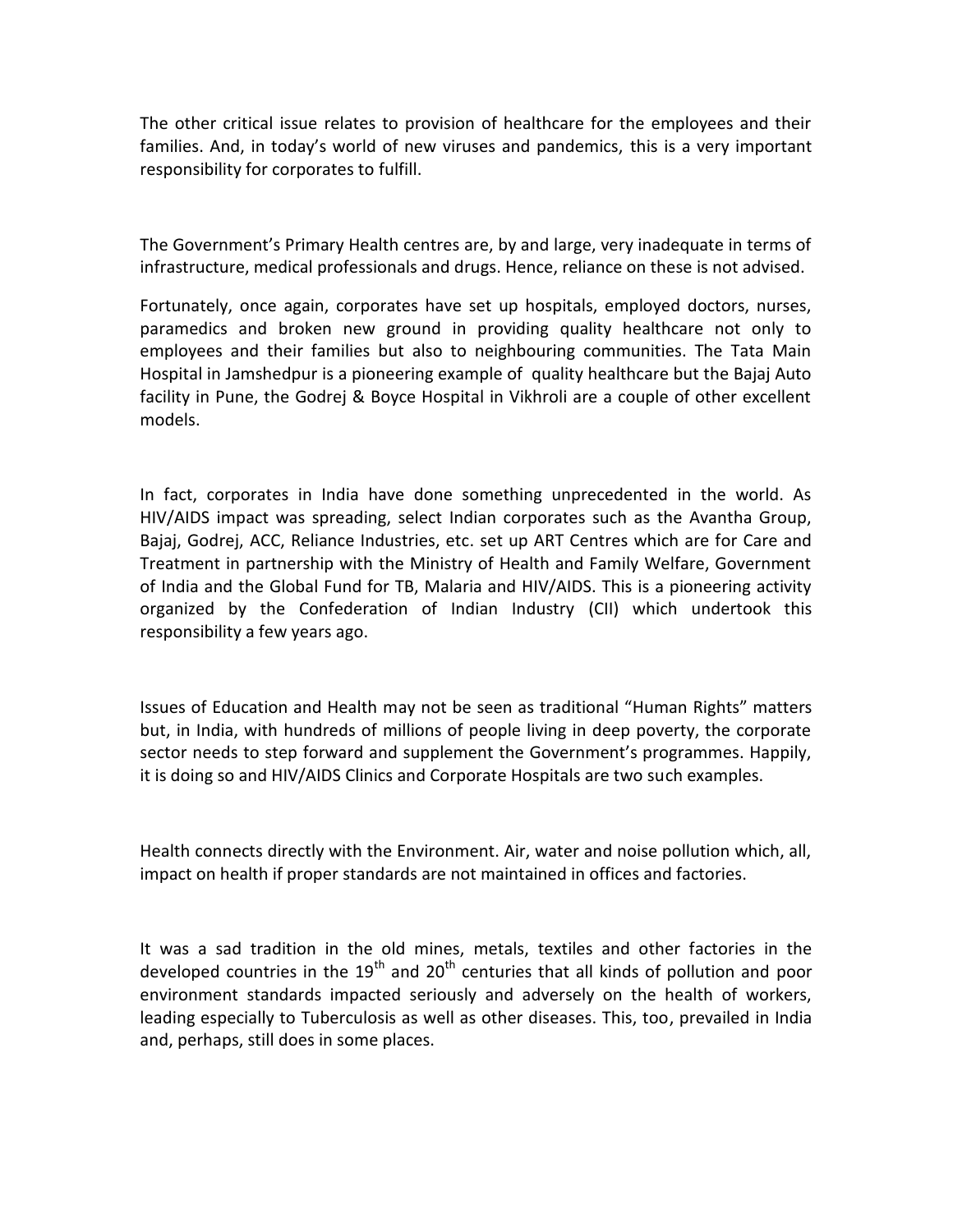But, by and large, there is corporate consciousness about the environment and "Sustainable Development" is a new Mission in the corporate sector in India. No organization is doing as much in this area as the CII-ITC Centre for Sustainable Development, New Delhi, working with the CII-Godrej Green Business Centre, Hyderabad for cleaner, greener environment for workers.

In the Human Rights area there is one important issue and this concerns children. Child Labour is as old as the world itself, often a family tradition of early training or an essential need of the poor. This is especially so where the work is done out of the home.

Gradually, almost invisibly, a process has been on for the last few decades to do away with child labour and to ensure that children got to school and get basic education. The Right to Education Act is a major step in this direction. However, corporates need to see this issue, also, as an extended responsibility even though child labour is not prevalent in corporations. Just as corporates have taken leadership in the field of Education, they are placed well to support the movement to do away with child labour.

There are some new issues which have emerged in recent times, requiring corporate attention and action on a scale hitherto unknown and unforeseen.

First, is the issue of equal opportunity for women. Not too long ago there were major Indian companies unwilling to employ women. Today, such companies are fewer but it is an issue whether women have equal opportunity to employment, promotion or leadership or, whether, it is still very much a "man's world".

Women in India normally have to undergo strict discipline at home, including helping the mother with work. The sons are generally freer of responsibility. The woman normally has an arranged marriage and takes on considerable responsibility. In this process, the evolution of Indian woman is quite unique both in terms of values as well as application and commitment.

Many organizations have, therefore, found that women are excellent workers, managers, leaders. But, the ratios are still skewed. And, it is therefore, important to focus on the need for women to be given equal opportunity for jobs and growth. This just cannot be assumed to be happening. It needs constant pushing, for example, the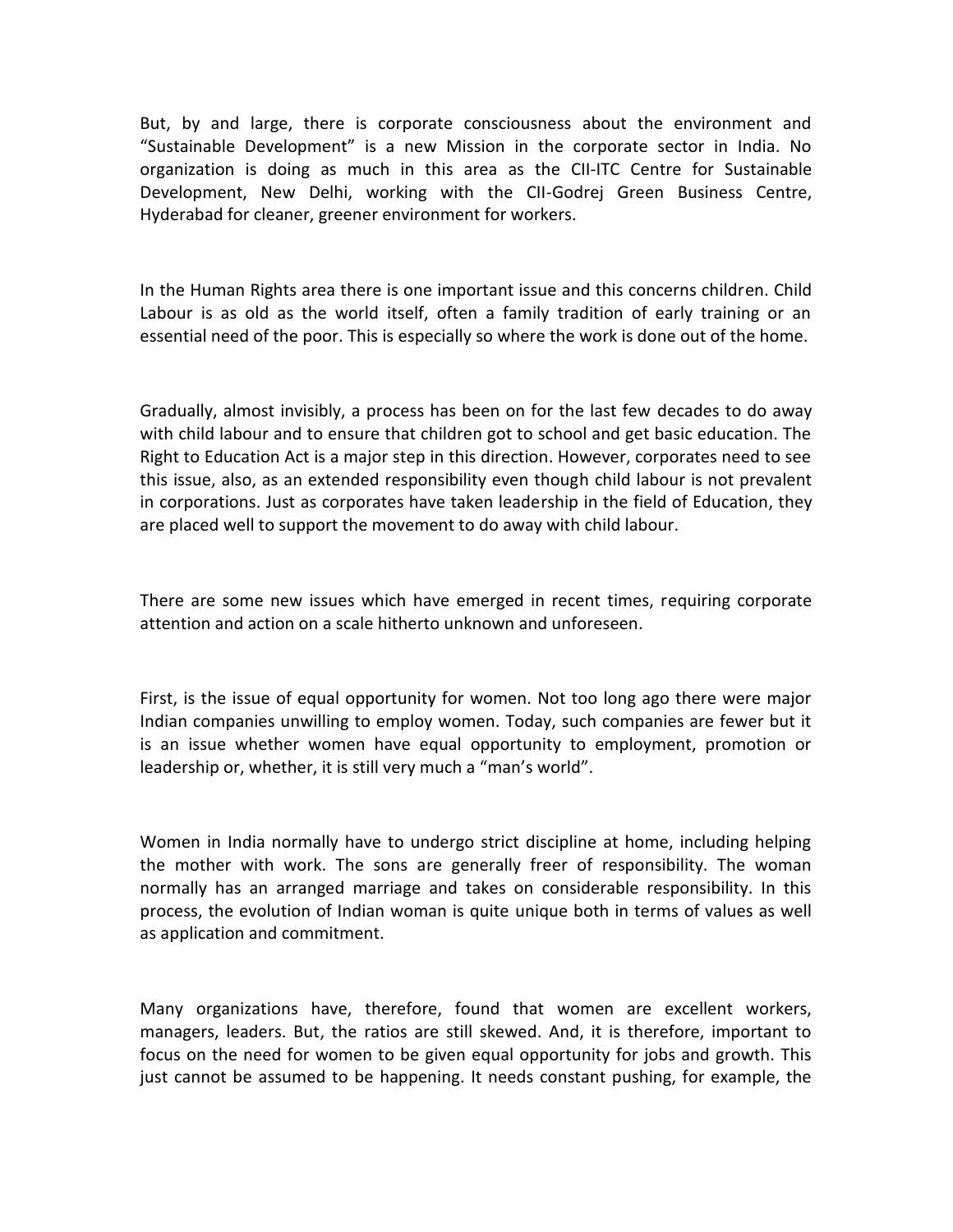Reservation for Women issue in Parliament. Or, the strong symbolic value of the President of India and The Speaker of the Lok Sabha being women.

A corollary to this is the issue of Sexual Harassment at the workplace or anywhere (e.g., buses, trains, planes, streets, etc). This is a growing phenomenon as the number of women in corporate and public life is on the rise.

It is not enough for corporates to deny that this problem exists. Denial is wrong. It is also essential for each corporate to have a policy framework relating to sexual harassment and a laid down process to deal with it. At this point of time, few companies are fully organized to deal with this sensitive issue.

It is extremely important to deal with this challenge transparently, efficiently and effectively so that its importance is diminished and the matter does not grow beyond all proportions. Women must be safe, and must feel safe, in any environment. Corporates must ensure this.

Just as the women's issue needs constant attention, so also the issue of minorities.

India is, and will always be, a strongly secular country. At the same time there are minority communities in varying numbers- large to small- who need attention, care and support. They must have a "place in the sun". India has set up structures, policies and systems to ensure this. For example, the Minorities Commission. But, much of the focus has been on the public Sector and government service. Probably, the corporate sector has not been deeply involved in this issue which it needs to be. Only then can India have a truly secular society. Corporate involvement is essential.

What applies to women and minorities, also, equally applies to the SC/ST population who have had disadvantaged positions in society. The Affirmative Action programme of the Confederation of Indian Industry (CII) is framed to address this issue on a voluntary basis. But, much more needs to be done across industry so that this section of the people of India feel enabled, empowered and engaged. Because of the large numbers, this is not the case at present and, therefore, represents a major challenge for the corporate sector in India.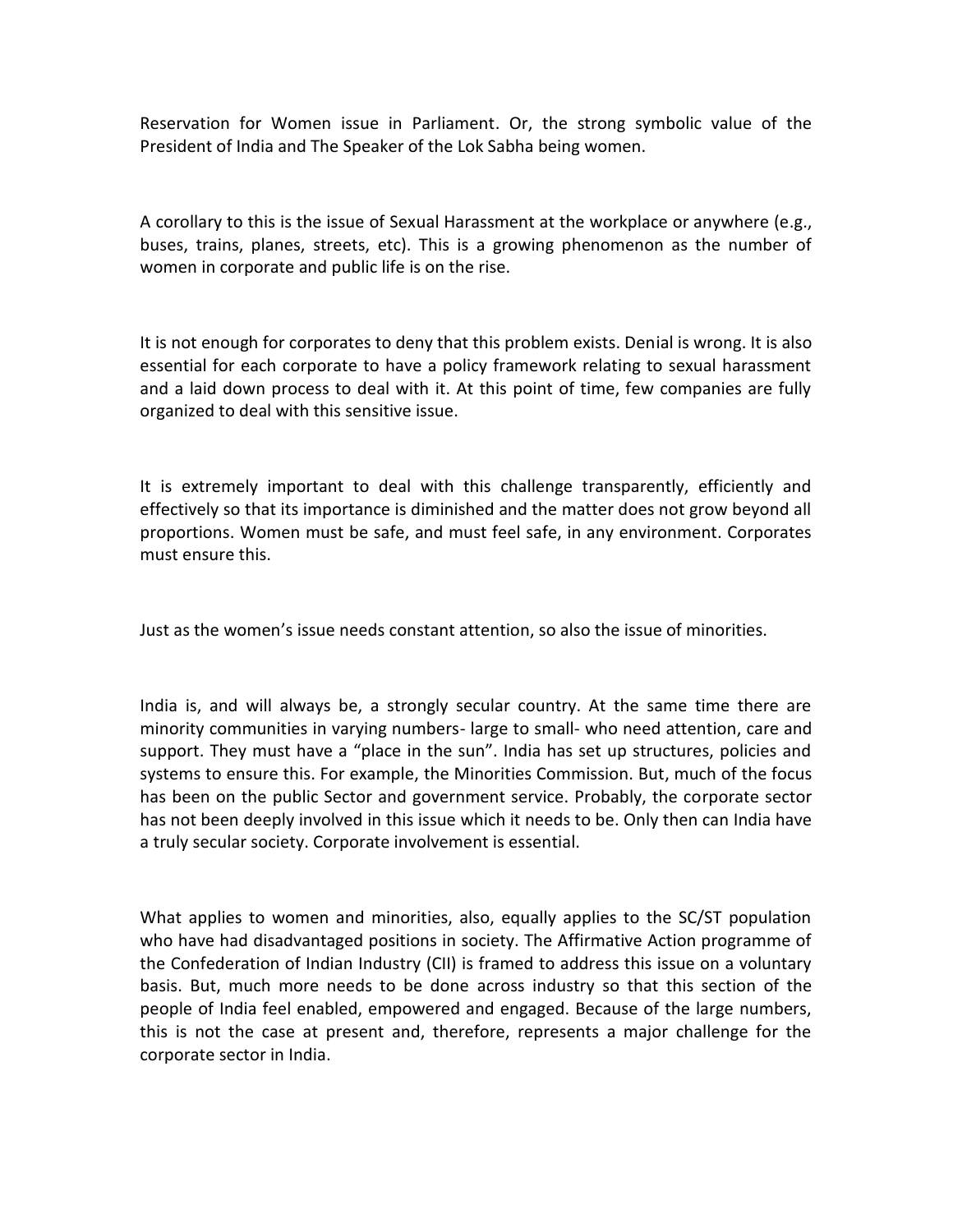One aspect of this process is Skills Development so that, over the next ten to twelve years, 500 million young people can be trained in different skills for suitable employment or self –employment. Many of these millions are from sections of society which have been disadvantaged through lack of proper opportunity for education and training. A highly successful Indian corporate sector can do much to address this challenge of the country. It is doing so but much more is needed.

While individual corporates and group companies are the "doers" and "players" the institutions of the corporate sector have a major role to play. First, to create awareness of human rights issues; second, to take on demonstration programmes and, third, to "persuade" corporates to do more in this whole challenging area.

Industry Institutions have traditionally been "lobbies" for business to get concessions, incentives and policies which foster industry and entrepreneurship. Gradually, their role has changed and evolved into developmental institutions connected to, and concerned with, the real issues of the day concerning human development and rights. A classic example is the Confederation of Indian Industry (CII) which has taken multiple initiatives and has sustained their efforts.

The need is more institutions to do likewise. To bring different aspects of Human Rights to the conference table so that, across the country, thousands and thousands of companies emulate and adopt best practices. In the words of C K Prahalad "next practices". In fact, Prof. Prahalad is the person- the thought leader- who has influenced generations of corporate leaders to think and focus on society's "Bottom of the Pyramid". To consider their position, to understand their needs and resources, to develop products and services for them, to see them as an asset and a resource (not a liability). In this way, he connected corporates to another world- the world of the poor and disadvantaged, the world of the people with very limited resources and opportunities and to see them in a completely different light.

The C K Prahalad philosophy, which is the philosophy of this article, is that the people at the bottom of the pyramid must be treated with respect. They have dignity. They have capability. They have potential. So, it goes beyond Human Rights in the traditional sense. It is Human Dignity and Respect. It goes beyond laws and rules. It concerns behavior and conduct, not based on codes – though these are useful references and checking points.

The India of tomorrow has to be an India of equality of opportunity, of minimum inequality, prejudice and bias. A truly secular society filled with harmony and peace.